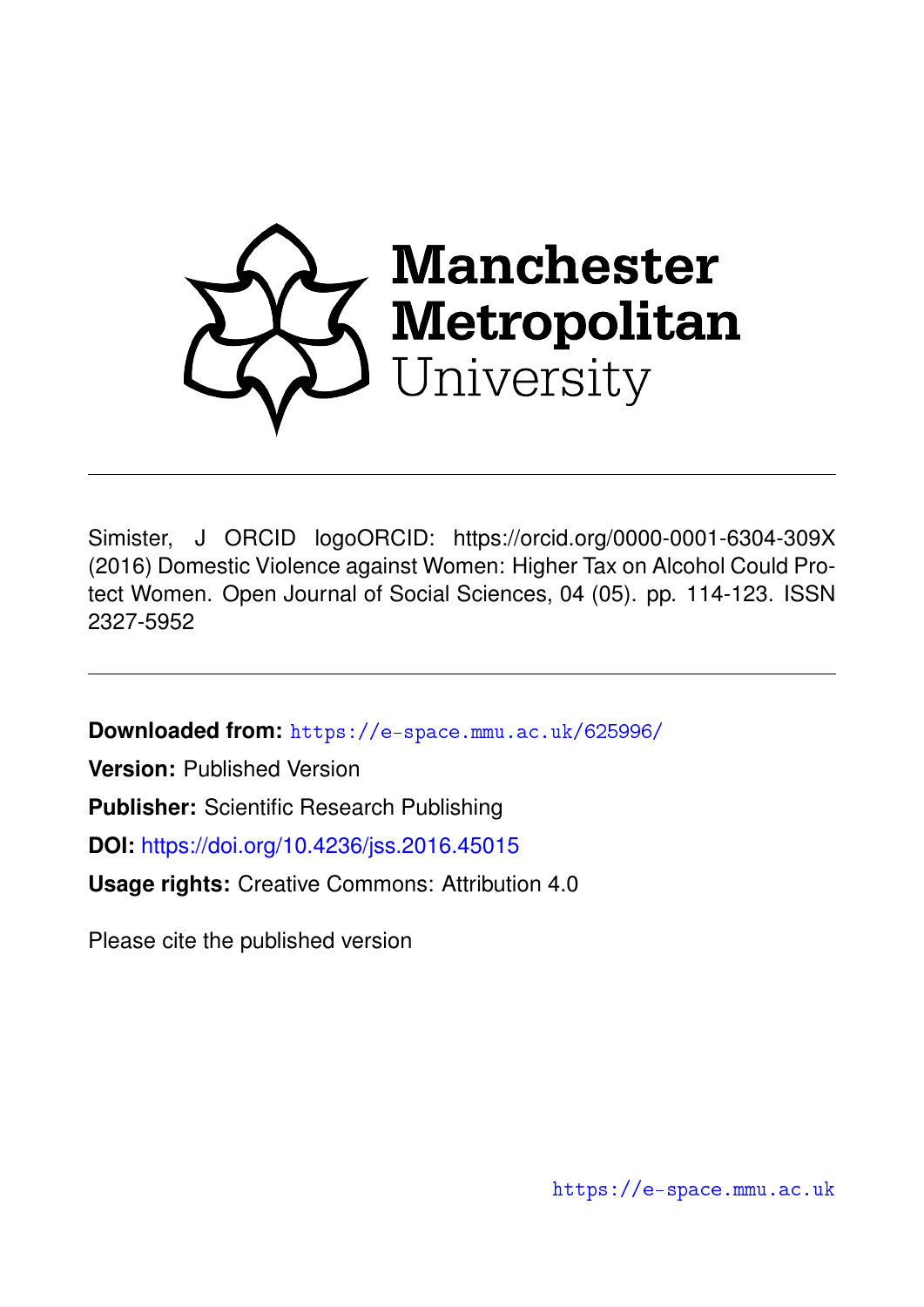John Simister

### **Abstract**

Domestic violence against women is a very widespread problem, thought to affect about a third of women worldwide: hence, there may be a billion victims. The consequences of violence within the home can be devastating – often leaving women permanently injured, and sometimes resulting in her death. This paper reports recent evidence on the problem, confirming the link between alcohol consumption and violence. Governments can do more to support women: a new tax on alcohol could pay for services to protect violence.

**Key words:** Gender-Based Violence, alcohol, DHS

### **Acknowledgements**

The author is grateful to the people and organisations which collected Demographic and Health Survey (DHS) data, and made the data available; analysis in this paper does not necessarily reflect the views of those organisations. Any mistakes in this analysis are the responsibility of the author.

#### **Introduction**

This paper studies physical violence of men against women: focusing on married or cohabiting heterosexual couples, where the husband attacks his partner (whether she is married or not). Various terms are used to describe domestic violence, such as 'Intimate Partner Violence'; this paper uses the term 'Gender-Based Violence' (GBV) – which implies many men use violence to control their wife/partner. There are other types of violence within families: such as violence against husbands, and child abuse. Physical violence is not the only problem: there are other forms of violence and control – such as threats, withholding financial support, and sexual violence. All such violence is widely considered unacceptable, but limiting the scope of this paper has advantages. The use of questionnaires to gain information on GBV is also controversial: researchers from a qualitative background may consider in-depth interviewing is more reliable. Due to the severity and complexity of domestic violence, it is appropriate for many researchers (from different backgrounds) to carry out research.

#### **Literature review**

This paper investigates Gender-Based Violence. Morrison & Orlando [1] claim 'The adjective "gender-based" is frequently used to highlight the role that women's subordinate status in society plays in increasing the risk that they will be impacted by violence'. This paper uses a different view of GBV: that it refers to male use of violence to control his wife/partner. Morrison & Orlando imply a woman is likely to be a victim of violence because she is subordinate to her husband (subordination causes violence); whereas this paper assumes a women is likely to be subordinate because her husband/partner uses violence (violence causes subordination).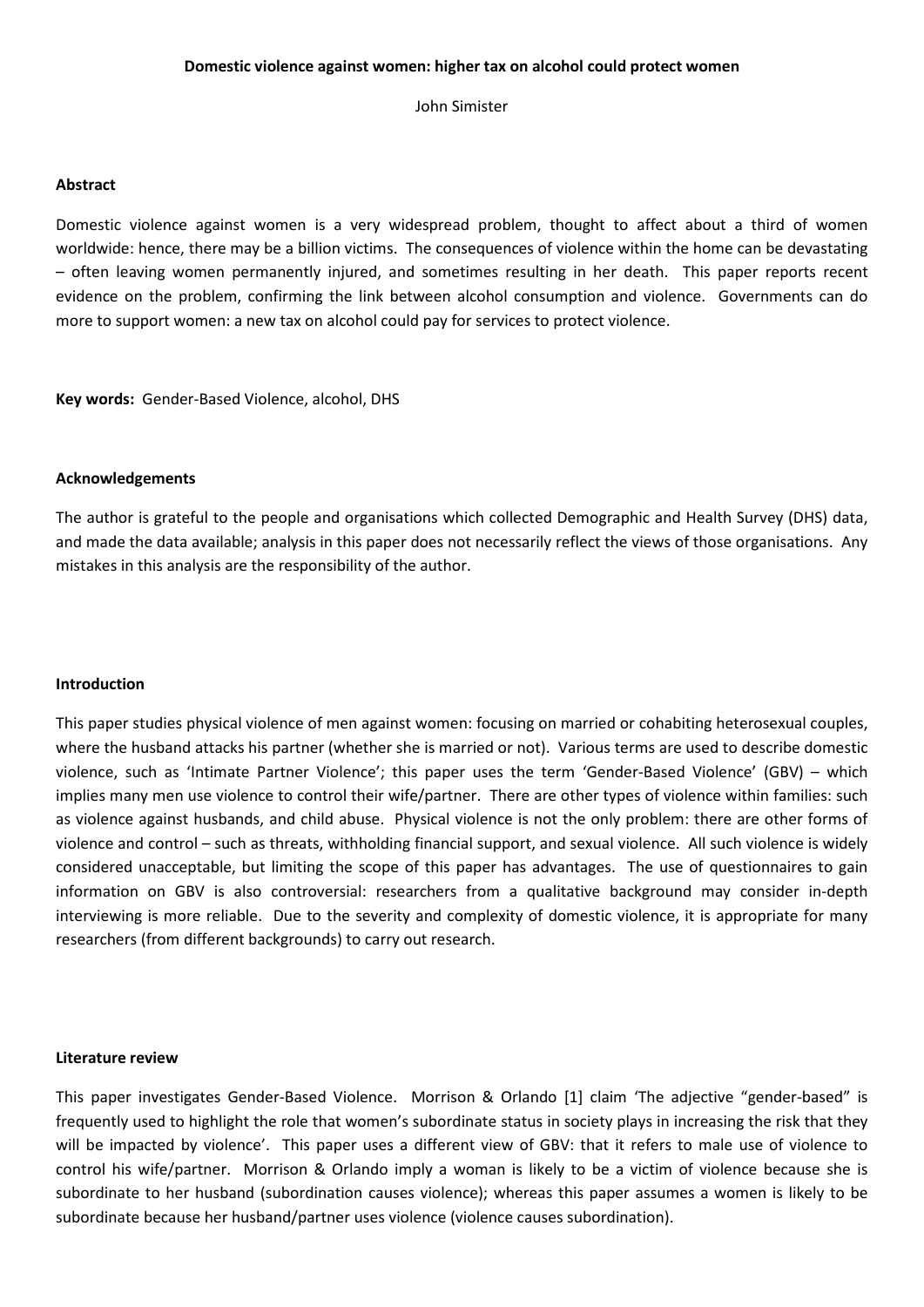There have been numerous studies of GBV in recent decades; this paper investigates quantitative methods (while acknowledging that qualitative methods are also essential, to improve our understanding). Quantitative research has many uses, such as to identify which countries have the greatest problems – and hence are most in need of funding, to support victims and reduce GBV in future. However, García-Moreno et al. [2] wrote "There were many differences in the way violence was defined, measured and presented. For example, some studies of partner violence include only physical violence, while others may also include sexual or emotional violence [...] Studies also differ in other important respects, such as the definition of the study population (for example, in terms of the age range and partnership status of the women), the forms of violence considered, the range of questions asked, and whether measures were taken to ensure privacy and confidentiality of interviews. Such factors have since been shown to greatly affect prevalence estimates". To reduce the risk that such differences may give a misleading impression, it may be appropriate for some researchers to limit their analysis to one method of collecting data.

Department of Economic and Social Affairs [3] wrote 'In a survey situation, a detailed list of different acts of physical violence (without using the term "violence") is better able to capture physical violence than a general question about physical violence, the interpretation of which is dependent on subjective perceptions". The 'Conflict and Tactics Scale' (CTS) is widely used for researching domestic violence (as part of a questionnaire): Alhabib et al. [4] report that CTS is the most widely-used approach, in their analysis of global domestic violence research. A key advantage of this approach is that surveys using CTS are available from many countries.

This paper analyses DHS data on GBV, assuming the questionnaires are close enough to permit comparison between countries. There are slight differences between countries: for example, hair-pulling is included in the list of physical violence in some countries surveyed by DHS, but not others. Another issue is translation of the questionnaire between languages: there seems no way to assess how much this influences results. Readers may be sceptical about comparing data from different surveys, as implied by this quote from some leading researchers: "Although the DHS and IVAWS are internationally comparable, in practice, there are slight methodological variations between the individual surveys, which may limit comparability" [5].

To improve reliability of estimates, it is useful that surveys analysed in this paper are nationwide (including urban and rural locations, and different regions of each country studied). For simplicity, this paper only considers evidence from interviewing women (only a few surveys ask such questions of men). The age-range of women varies to some extent – for example, usually interviewing women age 15 to 49 years in DHS. Some surveys are more recent than others, so a misleading impression could be given if there are rapid changes in GBV prevalence. The experience of GBV in the 12 months before interview may change from year to year, in response to current events; we might expect the lifetime prevalence would change less from one year to the next.

Several writers report that surveys (and other ways to estimate GBV) understate the prevalence of GBV: "because of the sensitivity of the subject, violence against women is almost universally under-reported" [6]. This is a concern, because it may make some politicians complacent about GBV. It may be a good idea for researchers who analyse GBV prevalence to remind readers that the true figures are probably even worse than estimates reported by surveys.

Previous research makes it clear that alcohol causes many problems, including domestic violence [7]. For example, Katikireddi, Bond & Hilton [8] state "Regular heavy alcohol consumption and binge drinking are associated with physical problems, antisocial behaviour, violence, accidents, suicide, injuries and road traffic crashes". Morrison, Ellsberg & Bott [9] studied household survey data from nine countries: "Mirroring the results of many other studies, alcohol abuse by the male partner is strongly associated with violence. Women with male partners who *"*come home drunk frequently*"* are four to seven times more likely to suffer violence". Similarly, Morrison & Orlando [1] wrote "Alcohol abuse by the partner significantly raises the probability of violence in the two countries—Peru and Haiti—where this variable is available; in Peru, it increases the probability of violence more than nine times". World Health Organization [10] state "Strong links have been found between alcohol use and the occurrence of intimate partner violence in many countries. Evidence suggests that alcohol use increases the occurrence and severity of domestic violence"; a plausible mechanism is that alcohol affects a drinker's cognitive function, reducing his self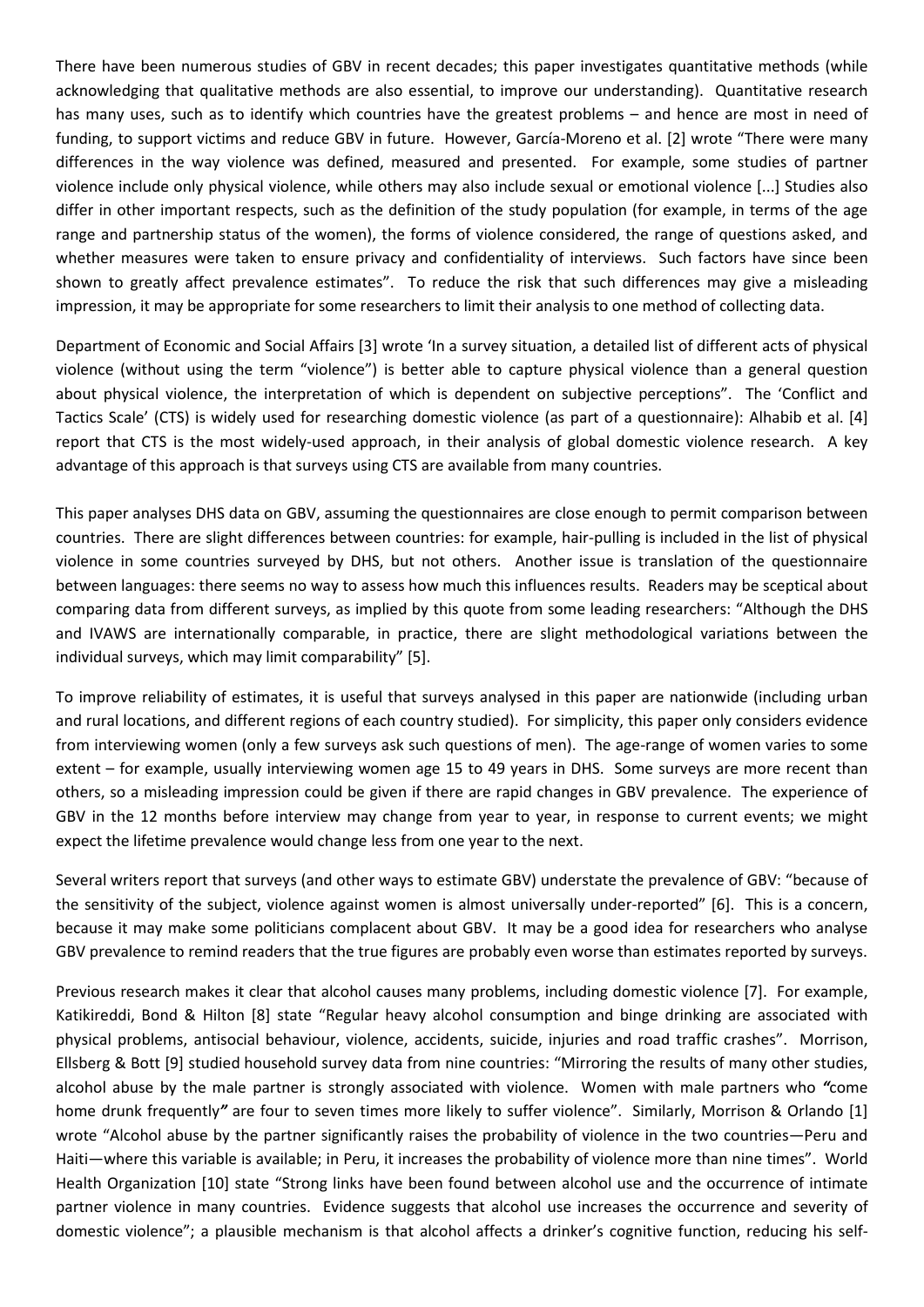control. This paper highlights quantitative evidence; but links between alcohol and GBV have also been confirmed by qualitative researchers, such as O'Brien et al. [11]. GBV and excessive alcohol use also appear to harm children in the same household [12].

To reduce 'Violence Against Women and Girls' (VAWG), ActionAid [13] make three recommendations for governments and international agencies: show leadership in combatting GBV; support women's organisations, including their unique role in implementing and holding governments to account on VAWG commitments; and ensuring finance is available to eradicate VAWG. "Violence against women and girls is prevalent worldwide but historically has been overlooked and condoned. Growing international recognition of these violations creates opportunities for elimination, although solutions will not be quick or easy. Governments need to address the political, social, and economic structures that subordinate women, and implement national plans and make budget commitments to invest in actions by multiple sectors to prevent and respond to abuse" [14]. Among other interventions, García-Moreno et al. [14] recommend governments "promote the reduction of alcohol use" to reduce GBV.

Some governments support domestic violence victims. For example, the United States government pays for activities of the 'Family Violence Prevention and Services Act' (FVPSA): "These funds reach 1,505 domestic violence shelters and 1,129 nonresidential service sites, providing both a safe haven and an array of supportive services to intervene in and prevent abuse. Each year, FVPSA-funded programs serve 1.3 million survivors and their children and respond to 2.7 million crisis calls" [7]. In 2014, the U.S. government spent over \$89 Million to deal with domestic violence [7], but such expenditure may be difficult for poor countries to afford. An alternative is to use revenue from alcohol taxes, to reduce the problem of GBV – by discouraging excessive alcohol consumption, and by supporting GBV victims.

How can governments reduce GBV? To reduce the harmful effects of alcohol on GBV, it may be appropriate for taxes on alcohol to be increased. One approach is a tax like 'Value Added Tax', which could make alcoholic drinks more expensive. But Katikireddi, Bond & Hilton [8] recommend raising the minimum price of alcohol, to achieve various health improvements; they claim a minimum alcohol price is more effective than general taxes on alcohol, as a way to discourage excessive alcohol consumption. A minimum price can be achieved by a 'specific excise tax' on alcohol, rather than using an 'ad valorem' tax [7].

There is considerable evidence that taxing alcohol is an effective way to reduce alcohol consumption [15]. Increasing the price of alcohol is generally effective in reducing violence; "in the USA it has been estimated that a 1% increase in the price of alcohol will decrease the probability of intimate partner violence towards women by about 5%" [10].

This paper does not advocate a complete ban on alcohol, for various reasons. Moderate drinking can have health benefits, such as reduced blood pressure. If alcohol were made illegal, it would continue to be sold illicitly – but might lead to other problems, such as encouraging organised crime (as associated with USA experience of 'prohibition' in 1920s).

### **Data and methods**

All data in this paper are from Demographic and Health Surveys (DHS), which have been carried out in numerous low-income countries for decades. DHS is funded largely by USAID; surveys are carried out in cooperation with the government of the country studied. Sampling methods vary to some extent between surveys, but the majority of respondents are women age 15 to 49 years of age (in most countries, DHS also question a smaller sample of men).

DHS use large, nationally-representative, samples of people. Households are selected randomly, using two-stage cluster sampling: the first stage selects a list of locations, and the second stage selects districts in these locations.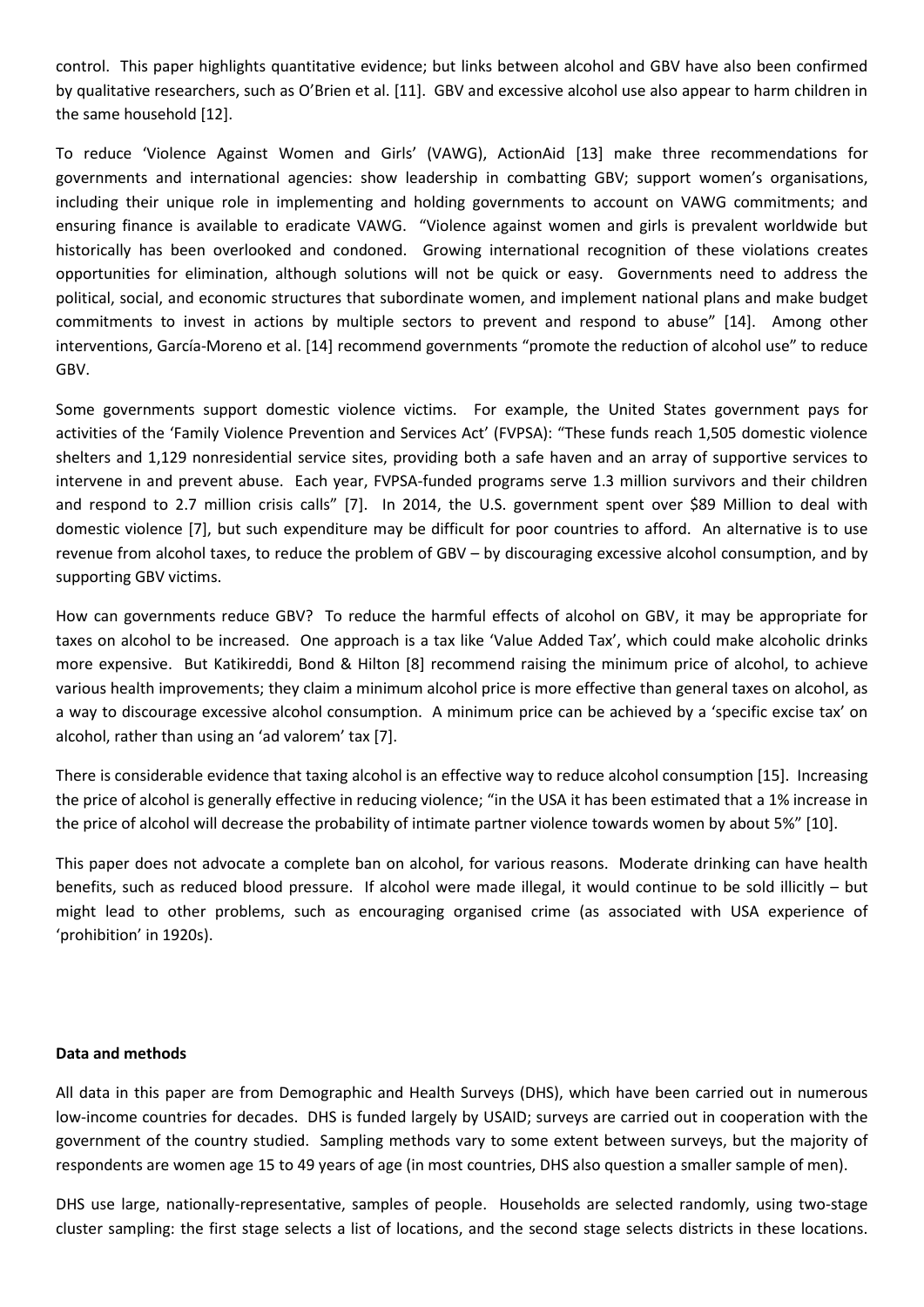Households are then randomly chosen in the selected districts. In households containing more than one woman, a woman is selected for interview. Interviews were conducted face-to-face by trained interviewers; care is taken to ensure the safety of interviewees (so that women who disclose GBV are not then punished by their spouse). DHS sampling and interviewing methods are explained in [16]. In my opinion, DHS is the best global source of GBV data. In 2014, the author downloaded all DHS surveys that included data on GBV, which were available at the time. Since then, more DHS surveys have become available; and DHS continues to collect data. For this paper, the sample is limited to women (DHS do not usually ask GBV-related questions, when they interview men). Table A1 in the appendix reports the number of women who answered two of the questions on GBV, among the surveys analysed for this paper.

The following types of GBV are from the DHS India survey in 2005 [17], and are based on the CTS scale discussed above:

"(Does/did) your (last) husband ever do any of the following things to you:

- a. Slap you?
- b. Twist your arm or pull your hair?
- c. Push you, shake you, or throw something at you?
- d. Punch you with his fist or with something that could hurt you?
- e. Kick you, drag you or beat you up?
- f. Try to choke you or burn you on purpose?
- g. Threaten or attack you with a knife, gun, or any other weapon?"

Other DHS surveys analysed in this paper have a similar list of questions, but there are small differences – for example, 'pulling hair' is sometimes added as another form of GBV. Figure 4 (in the appendix) shows part of the DHS questionnaire for the Liberia 2007 DHS survey.

To represent information in DHS surveys, countries are arranged on the horizontal axis of each figure in ascending order of GBV prevalence. The exact order of countries is arbitrary: for this paper, GBV prevalence is measured as the average of the fraction of women in each country who were slapped, or were pushed, by her partner (changing this measure of average prevalence would only affect the order in which countries are shown in figures). For this paper, the term 'partner' is used to describe a woman's husband or cohabiting partner; the sample includes women in a polygamous marriage. Women in lesbian relationships are excluded from analysis in this paper.

## **Results**

The following Figures show countries arranged from lower GBV prevalence on the left, to higher prevalence on the right, as discussed in the 'Data and methods' section above. Three lines are shown on each Figure, to represent the extent to which the (female) respondent's (male) partner gets drunk.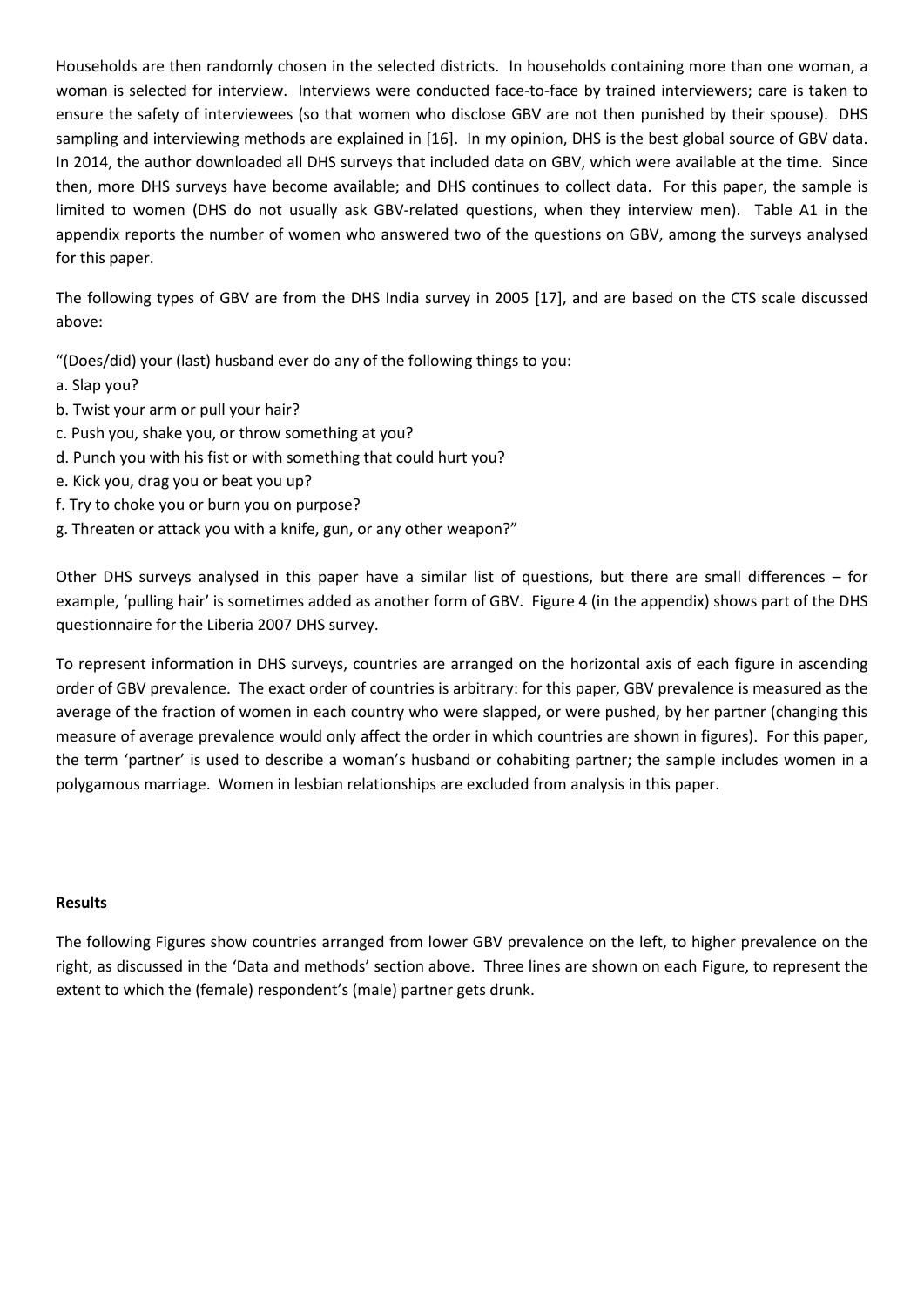

**Figure 1: Fraction of women pushed or shaken, or had something thrown at them, by their partner**

The three lines in Figure 1 (showing alcohol consumption) tend to be higher on the right than on the left, because countries are arranged in increasing prevalence (the pattern is not linear, because countries are arranged in order of the average of the GBV variables in Figures 1 and 2). The high levels of GBV shown in Figure 1 are unacceptable, and are a reminder to politicians of the need for intervention.

A key point of Figure 1 is that where the male partner tends to get drunk 'often', there tends to be much more domestic violence: the grey line is much higher than the green and blue lines. The meaning of the terms 'drunk' and 'often' are interpreted by the female respondent herself, in each DHS survey. Overall, Figure 1 shows strong support for a relationship between excessive alcohol use, and increased GBV risk (as reported by previous research, summarised in the 'Literature review' section above).

*Source: DHS (author's analysis).*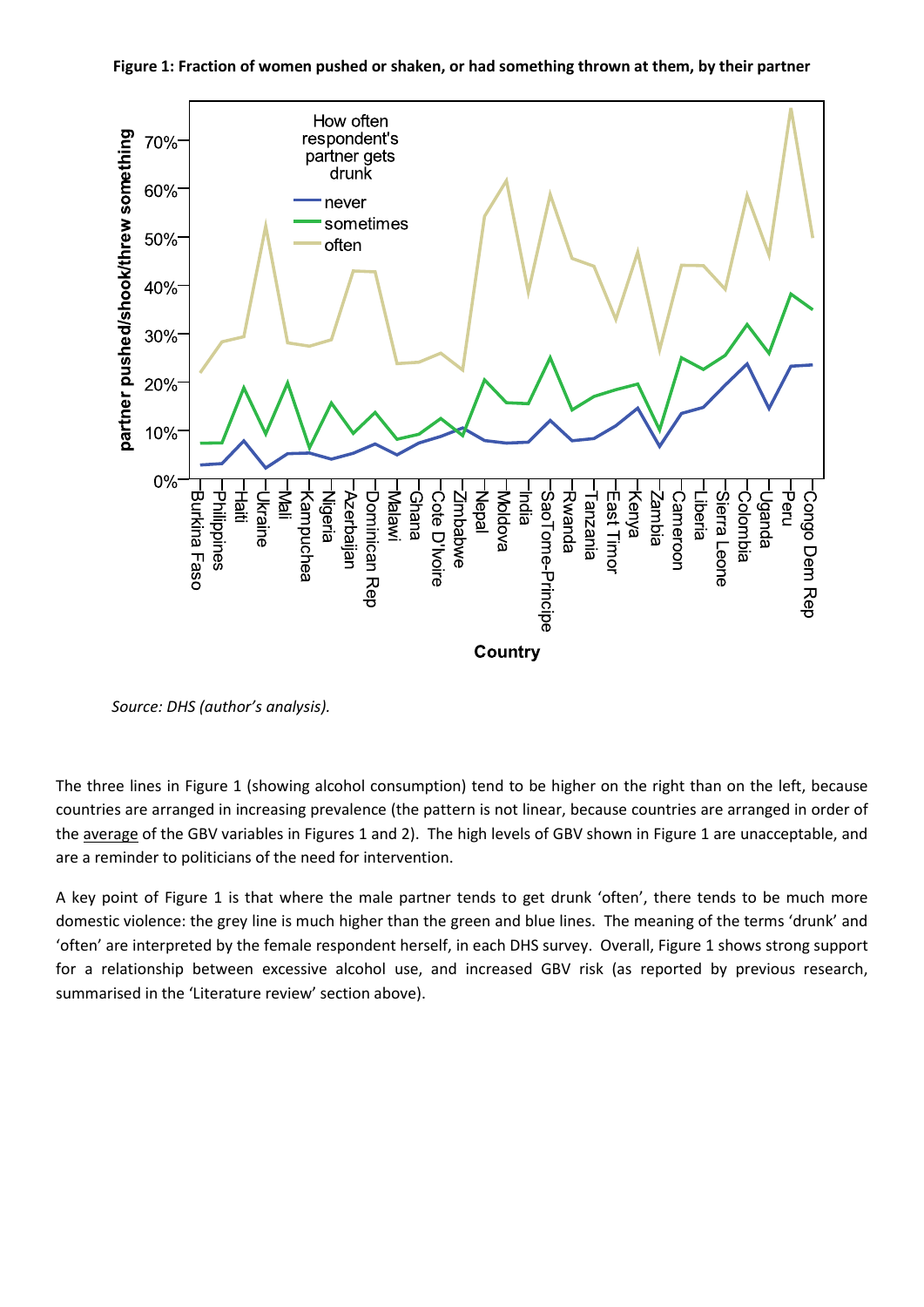

**Figure 2: Fraction of women slapped, or had their arm twisted, by their partner**

The horizontal axis of Figure 2 shows countries arranged in the same order as Figure 1, from lower to higher GBV prevalence; hence, there is a tendency for all three lines to be higher on the right than on the left of Figure 2. For this paper, though, the key point is that there tends to be much more domestic violence in homes where the male partner tends to get drunk 'often': the grey line (husband gets drunk often) is much higher than the blue line (husband never gets drunk).

*Source: DHS (author's analysis).*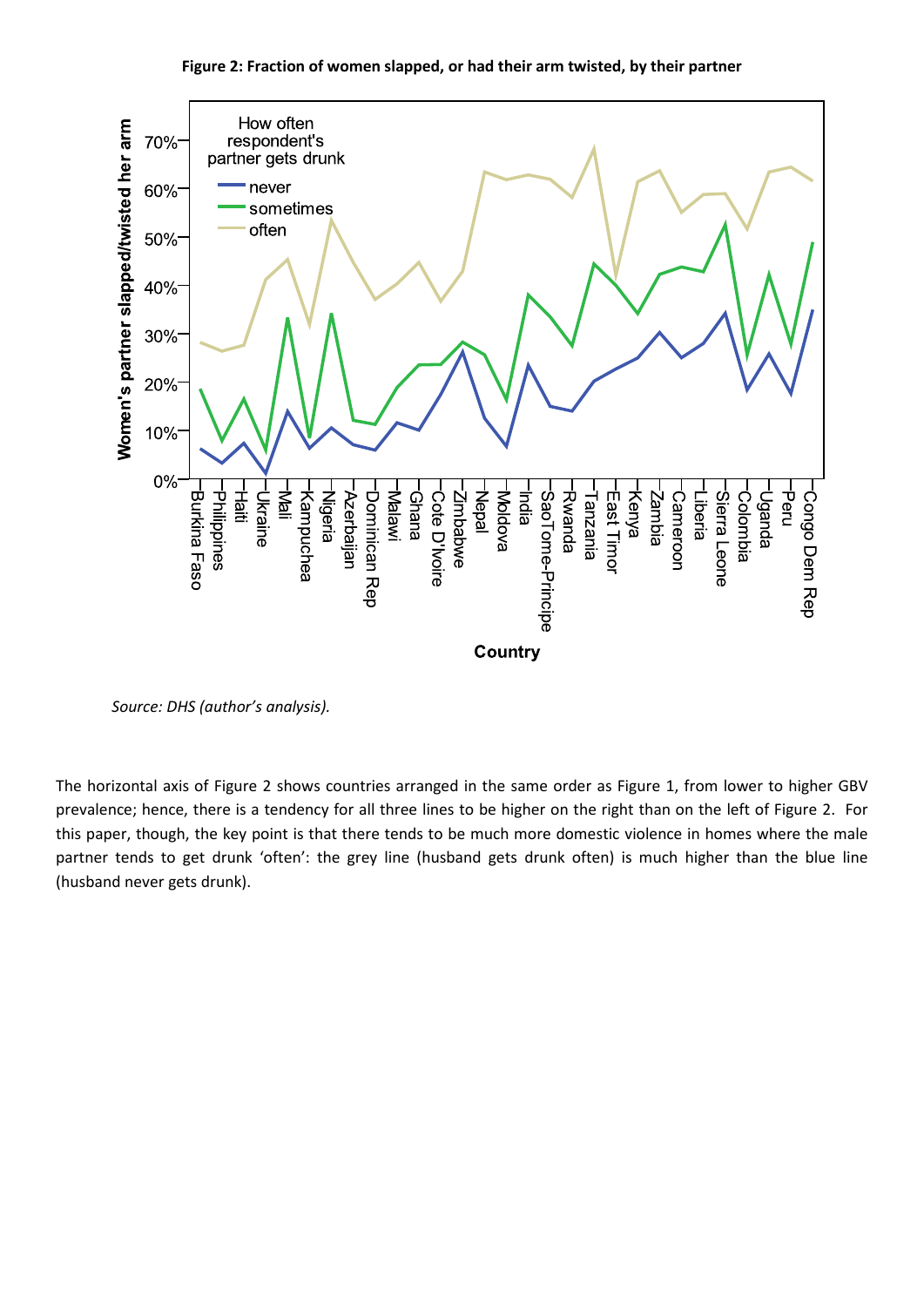



*Source: DHS (author's analysis).*

Figure 3 indicates a similar pattern to Figures 1 and 2: the key point is that men who 'often' get drunk are much more likely to use GBV against their partner. Hence, all three Figures in this paper make clear that excessive alcohol consumption by men is associated with increased risk of women experiencing domestic violence. Reducing alcohol consumption seems likely to reduce the prevalence of violence; hence, it may be appropriate to increases taxes on alcohol.

In a few DHS surveys, respondents were asked if their partner was drunk when he beat them; these responses are shown in Table 1. In the Bolivian and South African surveys, about two-thirds of women report their husband was drunk (or on drugs) when she was beaten by him; but there was a much smaller fraction, 5%, in Egypt. This difference may reflect Egypt being a mainly Muslim country: drinking alcohol is forbidden by Islam. South Africa is not included in the three Figures above, because detailed CTS questions were not included in the 1998 DHS South Africa survey. The figures of 67% in Bolivia and 63% in South Africa in Table 1 can be compared to other research on this topic. According to studies reported in World Health Organization [10], 55% of GBV victims in USA felt their partner had been drinking prior to a physical assault; the equivalent was 32% in England & Wales. Similar links between alcohol and GBV have been found in India, Uganda, Vietnam, and Zimbabwe [10].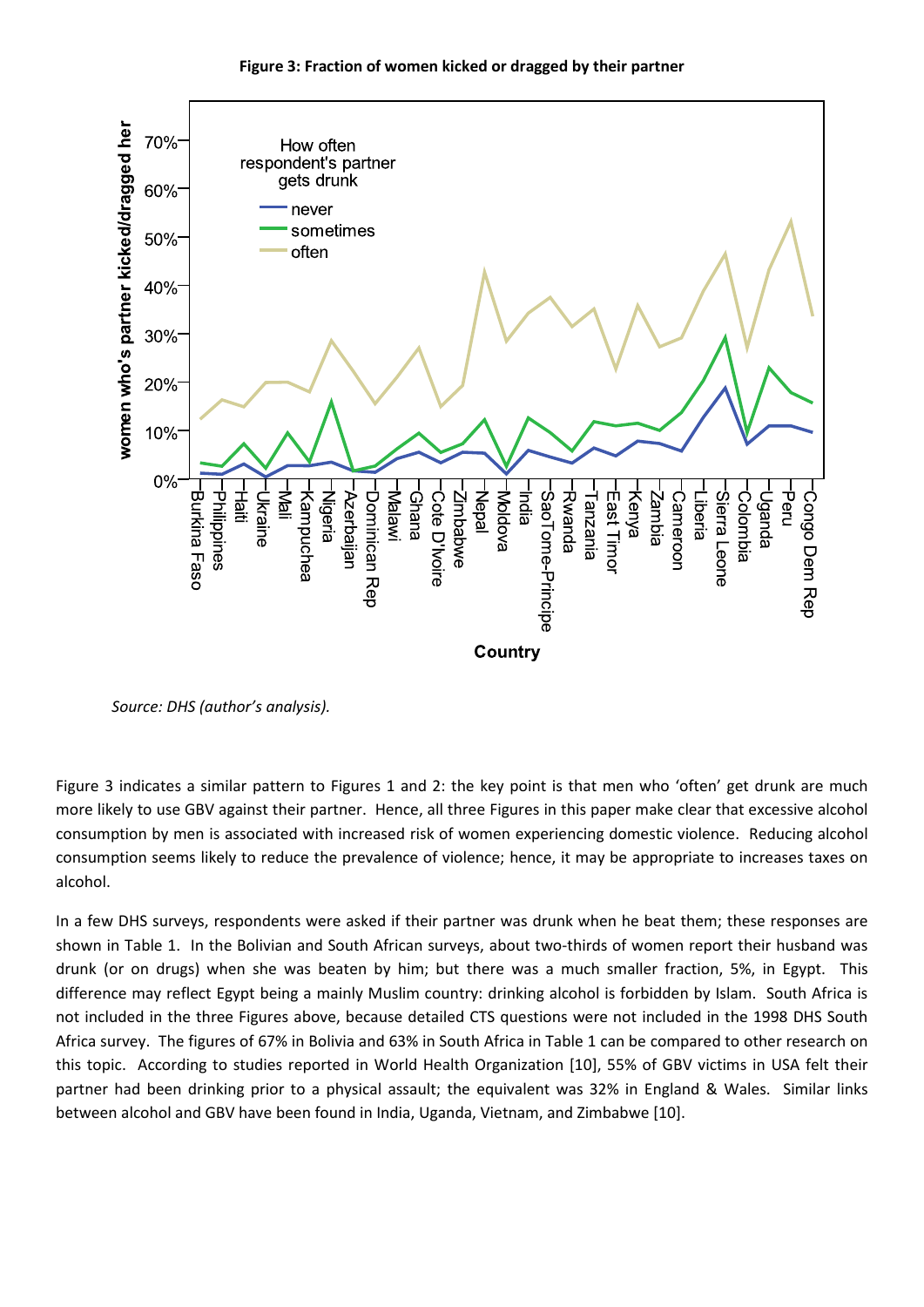## **Table 1: extent to which a woman's partner was drunk, when he beat her**

|                     |               | When women was beaten, was<br>her partner drunk/on drugs?<br>frequently<br>sometimes<br>no,<br>or always<br>never |     |     | Number of<br>women<br>interviewed |
|---------------------|---------------|-------------------------------------------------------------------------------------------------------------------|-----|-----|-----------------------------------|
| <b>Bolivia</b>      | (2003 & 2008) | 33%                                                                                                               | 67% |     | 8,169                             |
| <b>South Africa</b> | (1998)        | 37%                                                                                                               | 26% | 37% | 1,586                             |
| Egypt               | (1995)        | 95%                                                                                                               | 4%  | 1%  | 2,498                             |

*Source: DHS (author's analysis); sample limited to women who had experienced GBV.*

Previous research indicates there can be lasting harm to women, as a result of GBV [14]. Some DHS surveys asked if respondents (who had experienced GBV) felt certain types of long-term effects from the violence; results are shown in Table 2. For many women, GBV can lead to long-term fear, anxiety, and suicidal thoughts. In extreme cases, GBV can lead to the victim's death; but such cases are beyond the scope of this paper.

## **Table 2: long-term effects of GBV**

|                                 | Result of physical violence from partner: | <b>Number of women</b><br>interviewed |                                     |        |  |
|---------------------------------|-------------------------------------------|---------------------------------------|-------------------------------------|--------|--|
|                                 | Constantly<br>fearful of partner          | <b>Anxious and</b><br>depressed       | Thought about<br>committing suicide |        |  |
| <b>Bolivia</b><br>(2003 & 2008) | 67%                                       | 61%                                   |                                     | 5,951  |  |
| Colombia<br>(2005 & 2010)       |                                           | 40%                                   | 23%                                 | 22,896 |  |
| <b>Philippines</b><br>(2008)    |                                           | 47%                                   | 8%                                  | 2,432  |  |

*Source: DHS (author's analysis): sample limited to women who had experienced GBV.*

The above evidence confirms that GBV has extremely harmful effects on women, and hence more intervention is needed – from governments, and other organisations such as United Nations agencies. One possibility is to discourage (excessive) alcohol use, by increasing taxes on alcoholic drinks. The precise details of how alcohol should be taxed may vary from one country to another.

### **Conclusion**

This paper adds to the considerable amount of evidence that alcohol consumption by men is a 'risk factor' which tends to increase domestic violence against women. The use of DHS data from many countries confirms that this link is not specific to a particular country or culture, but is part of a global pattern. "With increased recognition on how many women's, men's and children's lives are affected by violence, and growing evidence on how to respond to and prevent violence against women and girls, there is no excuse for inaction" [14].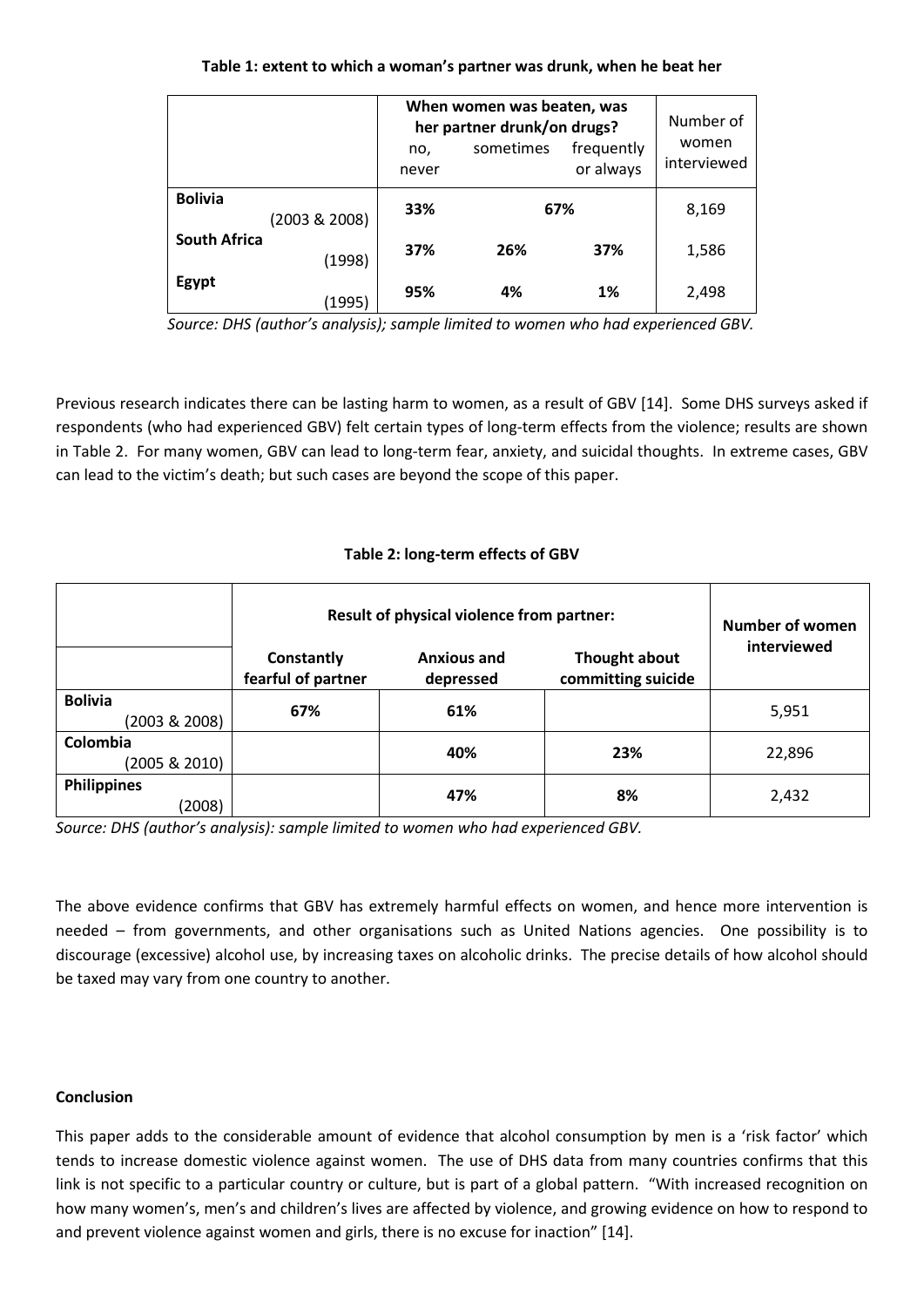This paper advocates raising taxes on alcohol, and using the money to pay for government interventions to reduce the problem of GBV. This could achieve three aims: firstly by making alcohol more expensive, it may reduce the number of men who get drunk and beat their partner. Secondly, by increasing public awareness of the link between alcohol and GBV, it may help women protect themselves from male violence – for example, by leaving home when her husband is drunk. And thirdly, revenue from alcohol taxes can pay for interventions such as advertising the problems of GBV, and funding refuges for battered women. Governments are not the only agencies which can help: for example, medical professionals could tell injured patients about help available for GBV victims, and counselling services for men addicted to alcohol. Schools, colleges and universities could educate students on the problems of excessive drinking, and on the risks of GBV.

Literature reported in this paper shows that alcohol is not the only risk factor relevant to GBV. Researchers, campaigners, activists and governments must continue working hard to reduce GBV prevalence.

### **Bibliography**

- [1] Morrison A.R. & Orlando M.B. (2004), 'The costs and impacts of gender-based violence in developing countries: methodological considerations and new evidence', Washington, DC: World Bank Working paper 36151, November 2004, [http://documents.worldbank.org/curated/en/2004/11/6816749/cost-impacts](http://documents.worldbank.org/curated/en/2004/11/6816749/cost-impacts-gender-based-violence-developing-countries-methodological-considerations-new-evidence)[gender-based-violence-developing-countries-methodological-considerations-new-evidence](http://documents.worldbank.org/curated/en/2004/11/6816749/cost-impacts-gender-based-violence-developing-countries-methodological-considerations-new-evidence) downloaded 25<sup>th</sup> March 2016.
- [2] García-Moreno C., Jansen H.A.F.M., Ellsberg M., Heise l. & Watts C. (2005), WHO Multi-country study on Women's Health and Domestic Violence against Women: initial results on prevalence, health outcomes and women's responses, Geneva: World Health Organization.
- [3] Department of Economic and Social Affairs (2014), 'Guidelines for producing statistics on violence against women – statistical surveys', ST/ESA/STAT/SER.F/110 United Nations, Statistics Division: New York. [http://unstats.un.org/unsd/gender/docs/Guidelines\\_Statistics\\_VAW.pdf](http://unstats.un.org/unsd/gender/docs/Guidelines_Statistics_VAW.pdf) downloaded 24th March 2016.
- [4] Alhabib S., Nur U. & Jones R. (2010), 'Domestic violence against women: systematic review of prevalence studies', Journal of Family Violence 25: 369-82. doi: 10.1007/s10896-009-9298-4
- [5] Devries K.M., Kishor S., Johnson H., Stöckl H., Bacchus L.J., Garcia-Moreno C. & Watts C. (2010), "Intimate partner violence during pregnancy: analysis of prevalence data from 19 countries", Reproductive Health Matters 18(36): 158-70.
- [6] Watts C. & Zimmerman C. (2002), 'Violence against women: global scope and magnitude', The Lancet 359: 1232-7.
- [7] SAMHSA (Substance Abuse and Mental health Services Administration) (2015), 'Report to Congress on the Prevention and Reduction of Underage Drinking', PEP14-RTCUAD, Interagency Coordinating Committee on the Prevention of Underage Drinking (ICCPUD), U.S. Government: Rockville MD, [https://www.stopalcoholabuse.gov/media/ReportToCongress/2015/report\\_main/2015\\_RTC\\_Volume\\_I.pdf](https://www.stopalcoholabuse.gov/media/ReportToCongress/2015/report_main/2015_RTC_Volume_I.pdf) downloaded 25<sup>th</sup> March 2016.
- [8] Katikireddi S.V., Bond L. & Hilton S. (2014), 'Changing policy framing as a deliberate strategy for public health advocacy: a qualitative policy case study of minimum unit pricing of alcohol', The Milbank Quarterly 92(2): 250-83.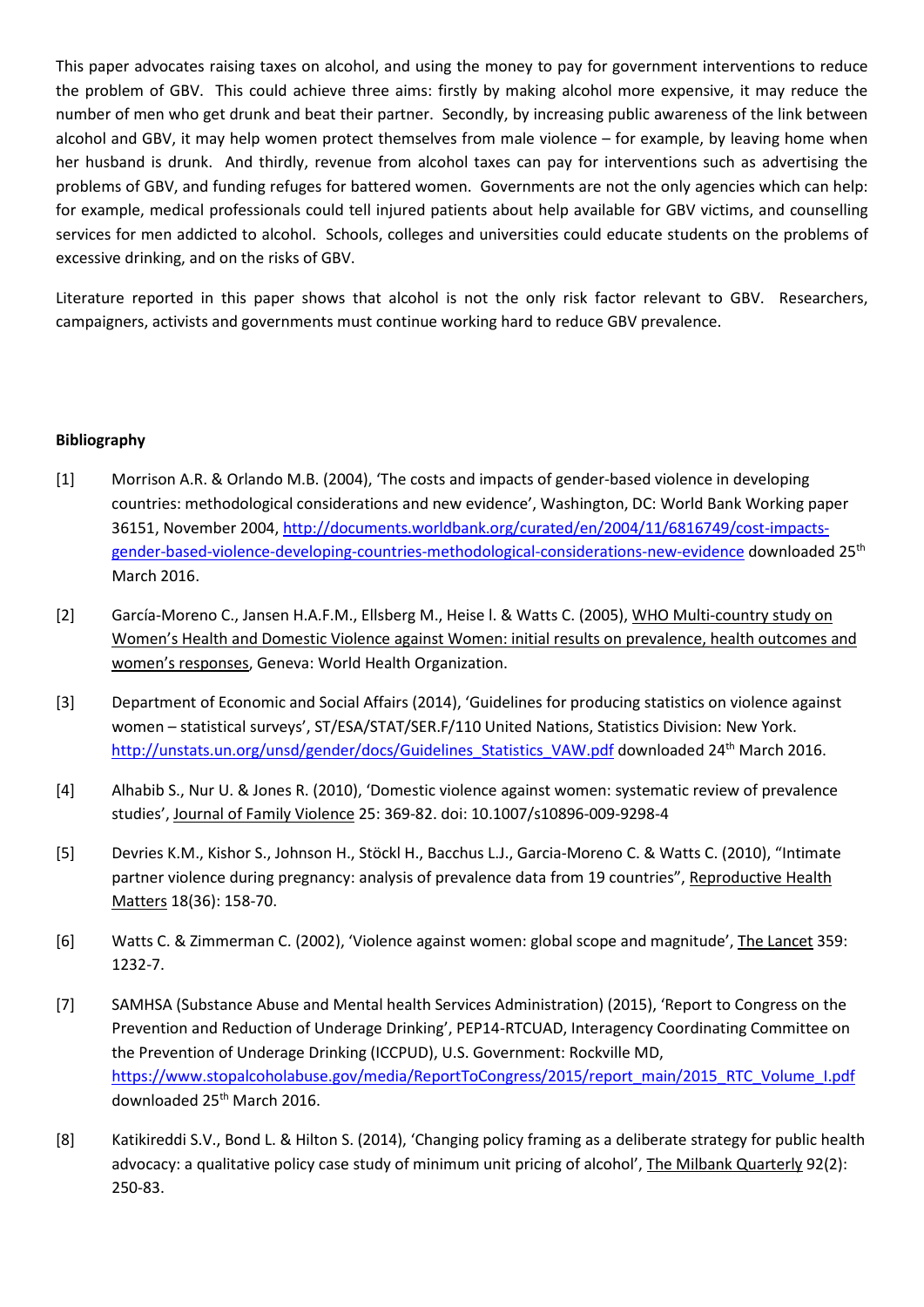- [9] Morrison A., Ellsberg M. & Bott S. (2007), 'Addressing Gender-based Violence: a critical review of interventions', World Bank Research Observer 22(1): 25-51. [www](http://www-wds.worldbank.org/external/default/WDSContentServer/WDSP/IB/2013/04/22/000442464_20130422151702/Rendered/PDF/767690JRN0WBRO00Box374387B00PUBLIC0.pdf)[wds.worldbank.org/external/default/WDSContentServer/WDSP/IB/2013/04/22/000442464\\_201304221517](http://www-wds.worldbank.org/external/default/WDSContentServer/WDSP/IB/2013/04/22/000442464_20130422151702/Rendered/PDF/767690JRN0WBRO00Box374387B00PUBLIC0.pdf) [02/Rendered/PDF/767690JRN0WBRO00Box374387B00PUBLIC0.pdf](http://www-wds.worldbank.org/external/default/WDSContentServer/WDSP/IB/2013/04/22/000442464_20130422151702/Rendered/PDF/767690JRN0WBRO00Box374387B00PUBLIC0.pdf) downloaded 25<sup>th</sup> March 2016.
- [10] World Health Organization (2006), 'Intimate Partner Violence and alcohol fact sheet', [www.who.int/entity/violence\\_injury\\_prevention/violence/world\\_report/factsheets/ft\\_intimate.pdf?ua=1](http://www.who.int/entity/violence_injury_prevention/violence/world_report/factsheets/ft_intimate.pdf?ua=1) downloaded 25<sup>th</sup> March 2016.
- [11] O'Brien J.E., Ermentrout D., Rizo C.F., Li W., Macy R.J. & Dababnah S. (2015), ' "I never knew which way he would swing…": exploring the roles of substances in the lives of system-involved Intimate Partner Violence survivors', Journal of Family Violence 31(1): 61-73. doi: 10.1007/s10896-015-9747-1
- [12] Klostermann K.C. & Fals-Stewart W. (2006), 'Intimate partner violence and alcohol use: exploring the role of drinking in partner violence and its implications for intervention', Aggression and Violent Behavior 11(6): 587-97.
- [13] ActionAid (2015), 'Fearless: standing with women and girls to end violence', London: ActionAid, [www.actionaid.org.uk/sites/default/files/publications/fearless](http://www.actionaid.org.uk/sites/default/files/publications/fearless-standing_with_women_and_girls_to_end_violence_actionaiduk.pdf)standing with women and girls to end violence actionaiduk.pdf downloaded 25<sup>th</sup> March 2016.
- [14] García-Moreno C., Zimmerman C., Morris-Gehring A., Heise L., Amin A., Abrahams N., Montoya O., Bhate-Deosthali P., Kilonzo N. & Watts C. (2015), 'Addressing violence against women: a call to action', The Lancet 385(9978): 1685-95. [http://dx.doi.org/10.1016/S0140-6736\(14\)61830-4](http://dx.doi.org/10.1016/S0140-6736%2814%2961830-4)
- [15] Xuan Z., Chaloupka F.J., Blanchette J., Nguyen T., Heeren T., Nelson T.F. & Naimi T.S. (2015), 'The relationship between alcohol taxes and binge drinking: evaluating new tax measures incorporating multiple tax and beverage types', Addiction 110(3): 441-50. doi: 10.1111/add.12818.
- [16] ICF International (2012), 'Survey Organization Manual for Demographic and Health Surveys'. MEASURE DHS, Calverton, Maryland: ICF International. [http://dhsprogram.com/Publications/Publication-](http://dhsprogram.com/Publications/Publication-Search.cfm?type=35)[Search.cfm?type=35](http://dhsprogram.com/Publications/Publication-Search.cfm?type=35) downloaded 25<sup>th</sup> March 2016.
- [17] IIPS (International Institute for Population Sciences) and Macro International (2007), National family health survey (NFHS-3), 2005-06: India: Volume II. Mumbai: IIPS. [http://dhsprogram.com/publications/publication-](http://dhsprogram.com/publications/publication-FRIND3-DHS-Final-Reports.cfm)[FRIND3-DHS-Final-Reports.cfm](http://dhsprogram.com/publications/publication-FRIND3-DHS-Final-Reports.cfm) downloaded 25<sup>th</sup> March 2016.
- [18] LISGIS (Liberia Institute of Statistics and Geo-Information Services) [Liberia], Ministry of Health and Social Welfare [Liberia], National AIDS Control Program [Liberia], and Macro International Inc. (2008), Liberia Demographic and Health Survey 2007. Monrovia, Liberia: Liberia Institute of Statistics and Geo-Information Services (LISGIS) and Macro International Inc.<https://dhsprogram.com/pubs/pdf/FR201/FR201.pdf> downloaded 2nd April 2016.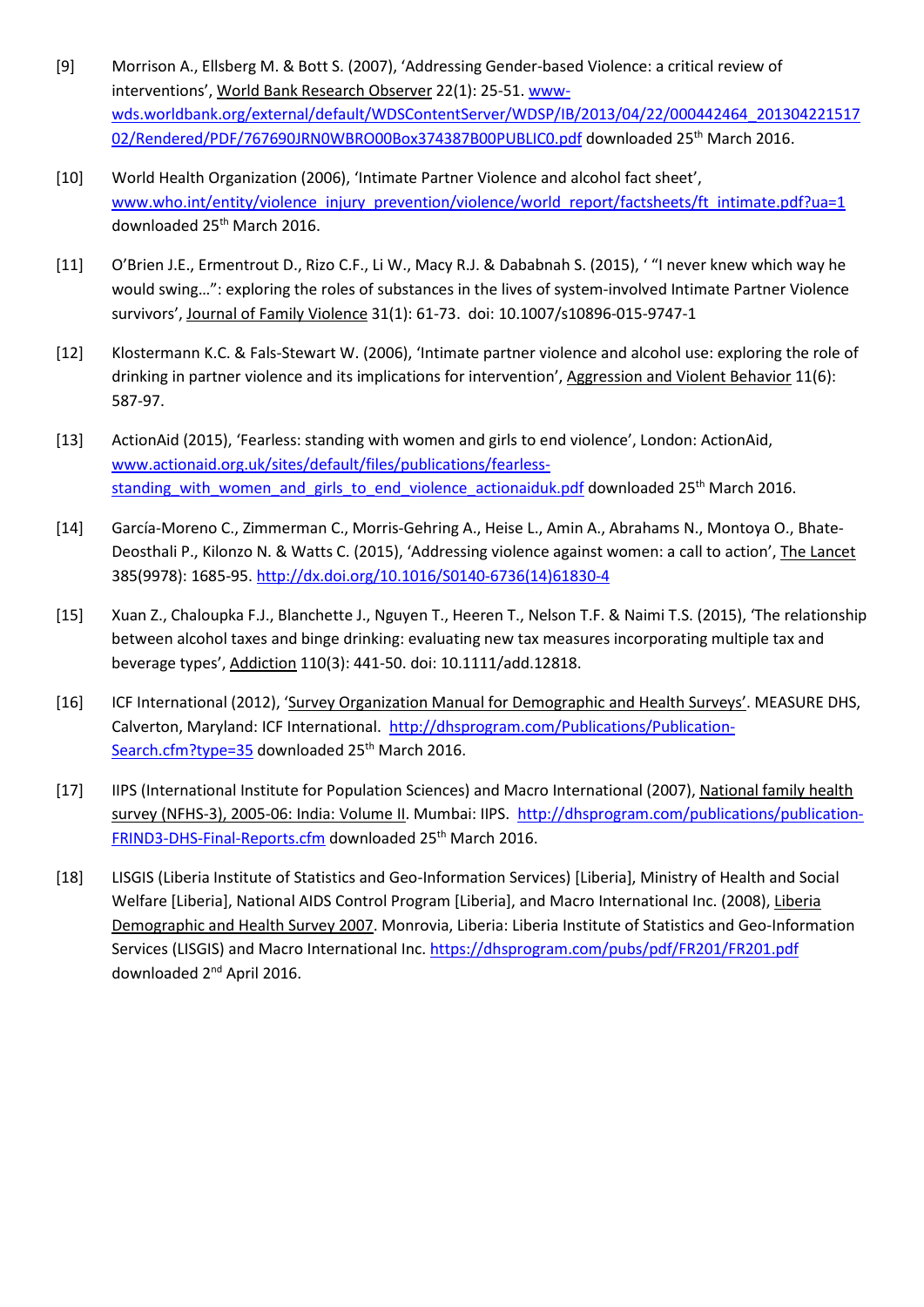## **Appendix**

The questions below are part of the DHS Liberia 2007 questionnaire [18], showing the way DHS implement CTS questions on GBV; the questionnaire varies slightly between DHS surveys. Information on how frequently the violence occurred (on the right-hand-side of Figure 4) is not used for this paper.

| NO.  |              | <b>QUESTIONS AND FILTERS</b>                                                          |                         |                  |   | <b>CODING CATEGORIES</b>                                                                                                                                |                       |                             | <b>SKIP</b> |
|------|--------------|---------------------------------------------------------------------------------------|-------------------------|------------------|---|---------------------------------------------------------------------------------------------------------------------------------------------------------|-----------------------|-----------------------------|-------------|
| 1005 | A            | (Does/did) your (last) husband/partner ever do<br>any of the following things to you: |                         |                  | B | CHECK 604: ASK ONLY<br>IF RESPONDENT IS NOT A WIDOW<br>How often did this happen during<br>the last 12 months: often, only<br>sometimes, or not at all? |                       |                             |             |
|      |              |                                                                                       |                         |                  |   | <b>OFTEN</b>                                                                                                                                            | SOME-<br><b>TIMES</b> | <b>NOT</b><br><b>AT ALL</b> |             |
|      | a)           | push you, shake you, or throw something<br>at you?                                    | <b>YES</b><br><b>NO</b> | 2                |   | 1                                                                                                                                                       | 2                     | 3                           |             |
|      | b)           | slap you?                                                                             | <b>YES</b><br><b>NO</b> | 2                |   | 1                                                                                                                                                       | 2                     | 3                           |             |
|      | $\mathbf{C}$ | twist your arm or pull your hair?                                                     | <b>YES</b><br><b>NO</b> | 2                |   | 1                                                                                                                                                       | $\overline{2}$        | 3                           |             |
|      | $\mathsf{d}$ | punch you with his fist or with something<br>that could hurt you?                     | <b>YES</b><br><b>NO</b> | 1<br>2           |   | 1                                                                                                                                                       | 2                     | 3                           |             |
|      | e)           | kick you, drag you or beat you up?                                                    | <b>YES</b><br><b>NO</b> | 1<br>2           |   | $\mathbf{1}$                                                                                                                                            | 2                     | 3                           |             |
|      | f)           | try to choke you or burn you on<br>purpose?                                           | <b>YES</b><br><b>NO</b> | 1<br>2           |   | $\mathbf{1}$                                                                                                                                            | 2                     | 3                           |             |
|      | g)           | threaten or attack you with a knife, gun, or<br>any other weapon?                     | <b>YES</b><br><b>NO</b> | 1<br>2           |   | 1                                                                                                                                                       | $\overline{2}$        | 3                           |             |
|      | h)           | physically force you to do men<br>business with him even when you<br>did not want to? | <b>YES</b><br><b>NO</b> | $1^{\circ}$<br>2 |   | 1                                                                                                                                                       | 2                     | 3                           |             |
|      | i)           | force you to do any sexual acts<br>you did not want to?                               | <b>YES</b><br><b>NO</b> | 2                |   |                                                                                                                                                         | $\overline{2}$        | 3                           |             |

## **Figure 4: part of the Liberia 2007 questionnaire referring to GBV questions**

*Source: [18].*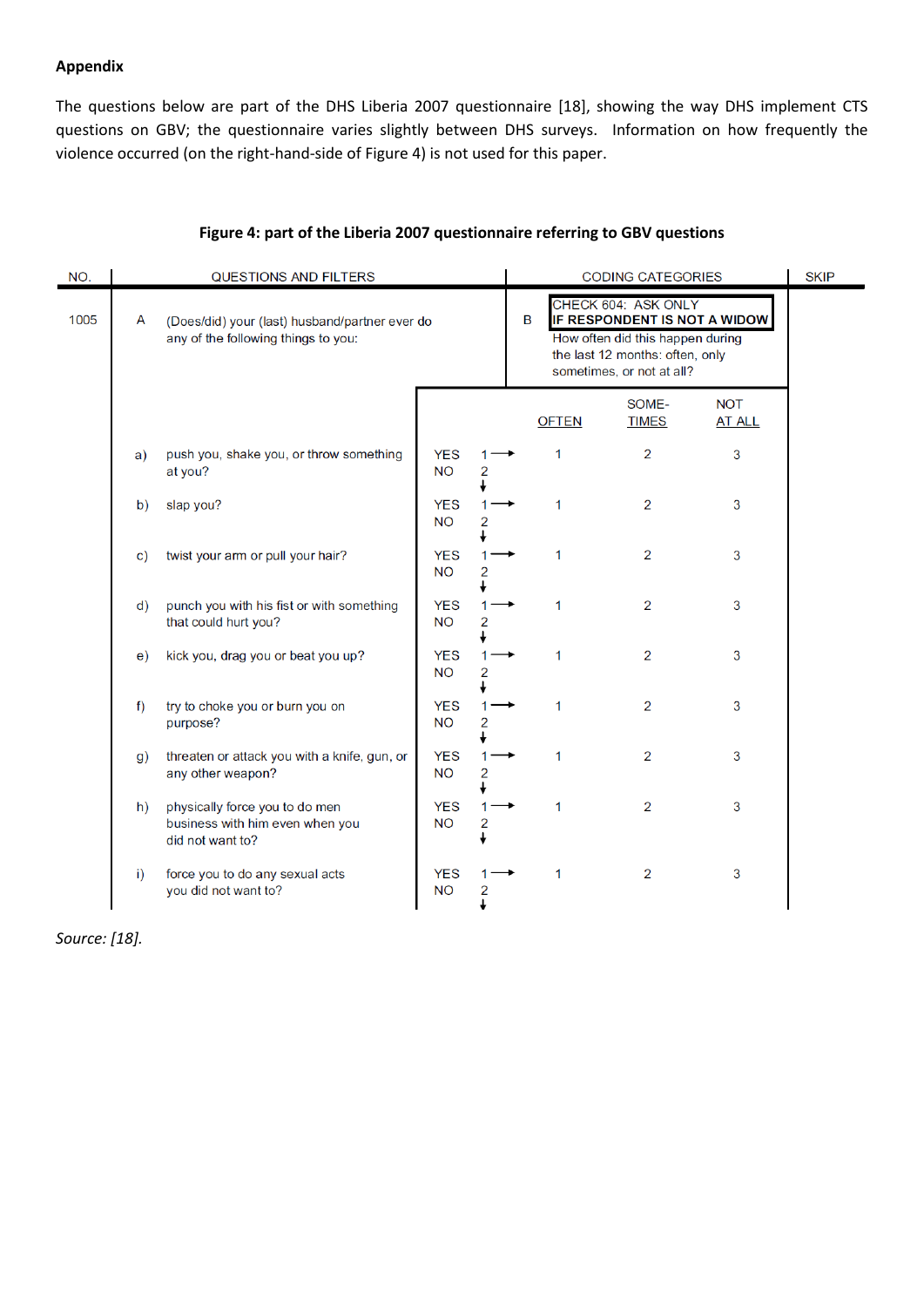| Country             | Year of<br>survey | Number of women who<br>reported if their partner<br>pushed/shook her, or<br>threw something at her | Number of women who<br>reported if their partner<br>wounded her, or<br>broke her bone or tooth |
|---------------------|-------------------|----------------------------------------------------------------------------------------------------|------------------------------------------------------------------------------------------------|
| <b>Burkina Faso</b> | 2010              | 10,003                                                                                             |                                                                                                |
| Philippines         | 2008              | 8,476                                                                                              | 2,431                                                                                          |
| Haiti               | 2000              | 2,586                                                                                              |                                                                                                |
|                     | 2005              | 2,676                                                                                              | 469                                                                                            |
| Ukraine             | 2007              | 2,417                                                                                              | 298                                                                                            |
| Mali                | 2006              | 9,035                                                                                              | 1,681                                                                                          |
|                     | 2012              | 3,120                                                                                              | 1,079                                                                                          |
| Kampuchea           | 2000              | 2,401                                                                                              |                                                                                                |
|                     | 2005              | 2,294                                                                                              | 2,294                                                                                          |
| Nigeria             | 2008              | 19,226                                                                                             | 3,475                                                                                          |
|                     | 2013              | 22,267                                                                                             | 3,780                                                                                          |
| Azerbaijan          | 2006              | 4,299                                                                                              | 631                                                                                            |
| Dominican           | 1999              | 743                                                                                                |                                                                                                |
| Republic            | 2002              | 7,426                                                                                              |                                                                                                |
|                     | 2007              | 8,421                                                                                              | 1,379                                                                                          |
| Malawi              | 2004              | 8,291                                                                                              |                                                                                                |
|                     | 2010              | 5,372                                                                                              | 1,529                                                                                          |
| Ghana               | 2008              | 1,835                                                                                              | 430                                                                                            |
| Jordan              | 2007              | 3,444                                                                                              | 782                                                                                            |
| Cote D'Ivoire       | 2005              |                                                                                                    | 5,181                                                                                          |
|                     | 2011              | 5,004                                                                                              | 1,275                                                                                          |
| Zimbabwe            | 2005              | 4,960                                                                                              | 1,721                                                                                          |
|                     | 2010              | 5,280                                                                                              | 1,809                                                                                          |
| Nepal               | 2011              | 3,505                                                                                              | 1,008                                                                                          |
| Moldova             | 2005              | 4,591                                                                                              | 1,019                                                                                          |
| Nicaragua           | 1997              | 8,440                                                                                              |                                                                                                |
| India               | 2005              | 69,419                                                                                             | 22,544                                                                                         |
| Sao Tome-Principe   | 2008              | 1,729                                                                                              | 510                                                                                            |
| Rwanda              | 2005              | 2,546                                                                                              |                                                                                                |
|                     | 2010              | 3,468                                                                                              |                                                                                                |
| Tanzania            | 2010              | 5,688                                                                                              | 2,068                                                                                          |
| East Timor          | 2009              | 2,162                                                                                              | 757                                                                                            |
| Egypt               | 2005              | 5,612                                                                                              |                                                                                                |
| Kenya               | 2003              | 4,312                                                                                              |                                                                                                |
|                     | 2008              | 4,901                                                                                              | 1,877                                                                                          |
| Zambia              | 2007              | 4,226                                                                                              | 2,068                                                                                          |
| Cameroon            | 2004              | 2,572                                                                                              |                                                                                                |
| Liberia             | 2007              | 3,911                                                                                              | 1,507                                                                                          |
| Sierra Leone        | 2013              | 4,308                                                                                              | 1,866                                                                                          |
| Colombia            | 2000              | 7,716                                                                                              | 3,136                                                                                          |
|                     | 2005              | 25,669                                                                                             | 10,157                                                                                         |
|                     | 2010              | 34,681                                                                                             | 12,744                                                                                         |
| Uganda              | 2006              | 1,746                                                                                              | 984                                                                                            |

# **Table A1: Effective sample sizes in DHS surveys.**